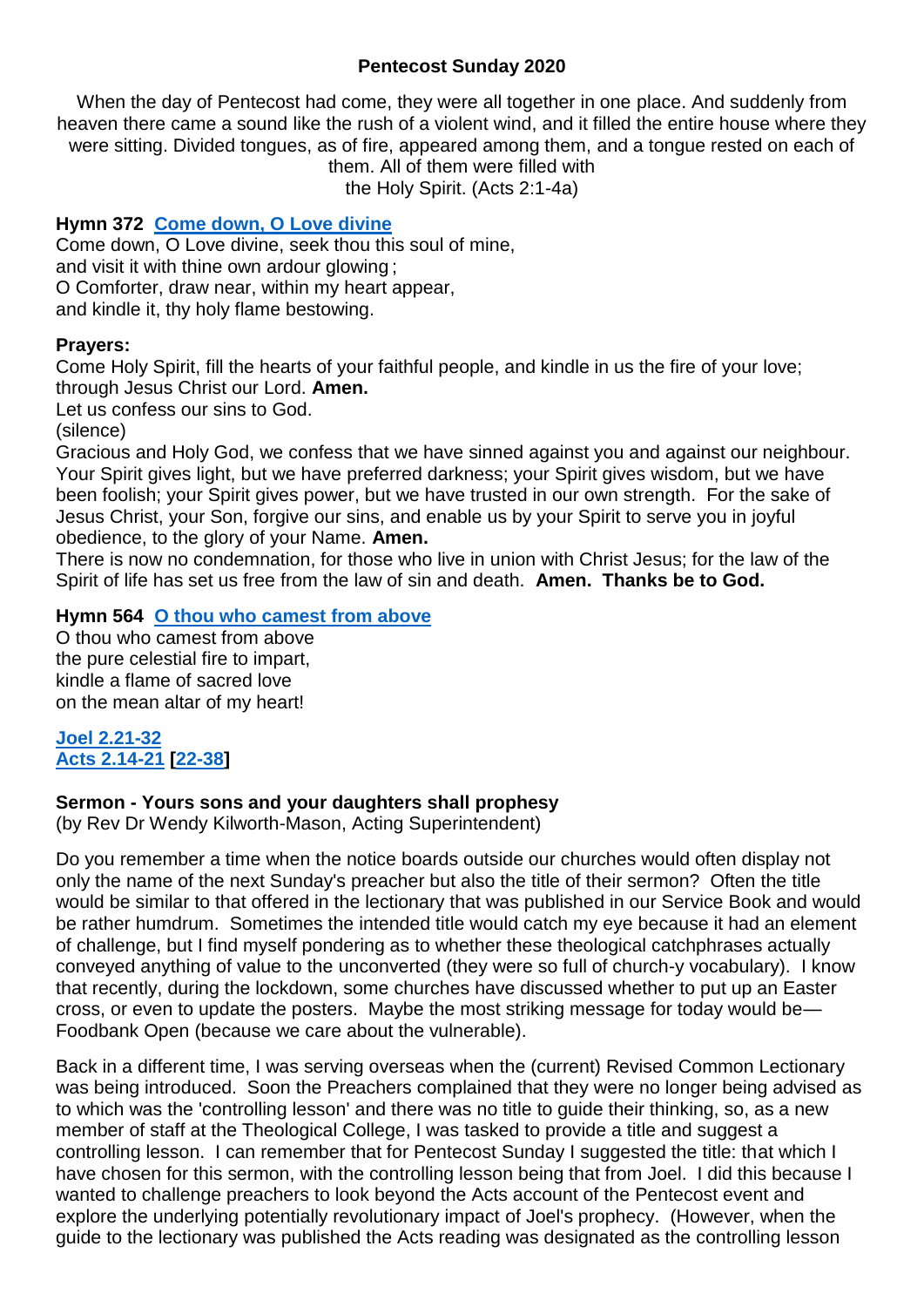and the title was a bland one. Why do we persist in trying to take the challenge out of Christianity?)

# **Your sons and your daughters shall prophesy**

The Spirit is God's gift, the Spirit is not a gentle comforter: it's a breath or wind, that blows where it will, it is a powerful storm wind that's beyond human control. It can't be domesticated. It's the same breath or wind that blew over the waters of chaos: God's all-powerful creative and creating force.

The Spirit comes as a gift to recipients who would not expect to receive it. Remember how, in the Old Testament, God often chooses to favour those who are of lesser rank or significance: for example, younger sons like Jacob, Joseph and David. Joel goes beyond offering hope to noteworthy younger sons, he says to the people, "your sons and your daughters will prophesy, the old will have dreams and the young will see visions." In other words, the Spirit will be poured out on all flesh, irrespective of gender or age.

After this amazing outpouring there will be signs and portents. The Day of the Lord will come, a great and terrible day. (Remember, the Spirit is no gentle agent.) Only those who truly call on the Lord will be saved. In Acts 2 it's to this prophecy that Peter refers as he preaches to the crowd that has gathered on the Day of Pentecost, he proclaims that Joel's prophecy has been fulfilled. That is to say that at Pentecost God's revolution began.

# **A world turned upside down**

Today, on Pentecost Sunday, we can seek the presence of the Spirit, if we dare. Are we waiting for the Day of the Lord?

In this interim period, (when we're bombarded by news updates and government briefings) but struggle to identify true prophets, do we accept that God's Spirit speaks to and inspires the forgotten and the insignificant? Are our sons and daughters recipients of the Spirit?

Do we live in a culture where the younger generation are truly encouraged to speak out and share their vision of how God sees the future? My observation would be that even in churches where there is a considerable commitment to youth work it is seldom the case that youth are encouraged to have a significant say in the life of the Church. Their place is not to lead but to learn!

What has happened to the dreams of the old and the visions of the young? I wonder, what our churches would be like if we truly looked to the youth to lead us? Would there be a more positive, outward looking and visionary understanding of the nature of Church?

# **Your sons and your daughters shall prophesy! Amen.**

# **Hymn 394 [Spirit of God, unseen as the wind](https://www.youtube.com/watch?v=dy8AZ46GKqc)**

Spirit of God, unseen as the wind, gentle as is the dove, teach us the truth and help us believe, show us the Saviour's love*.*

# **Let us pray: Come, Holy Spirit**

Ever living and ever-loving God,

We praise you for your loving presence with us.

# **Come, Holy Spirit,**

take and transform our societies—

that broken people find healing; that lonely people find love;

that bitter people find peace; that fearful people find hope.

# **Come, Holy Spirit,**

take our world's leaders and governments and bring renewal—

that communication can be open;

that relationships between hostile people and hostile nations will evaporate; that a hunger for justice addresses the hunger for food felt by so many.

# **Come, Holy Spirit,**

fill your church—that our worship will be ever more pleasing to you;